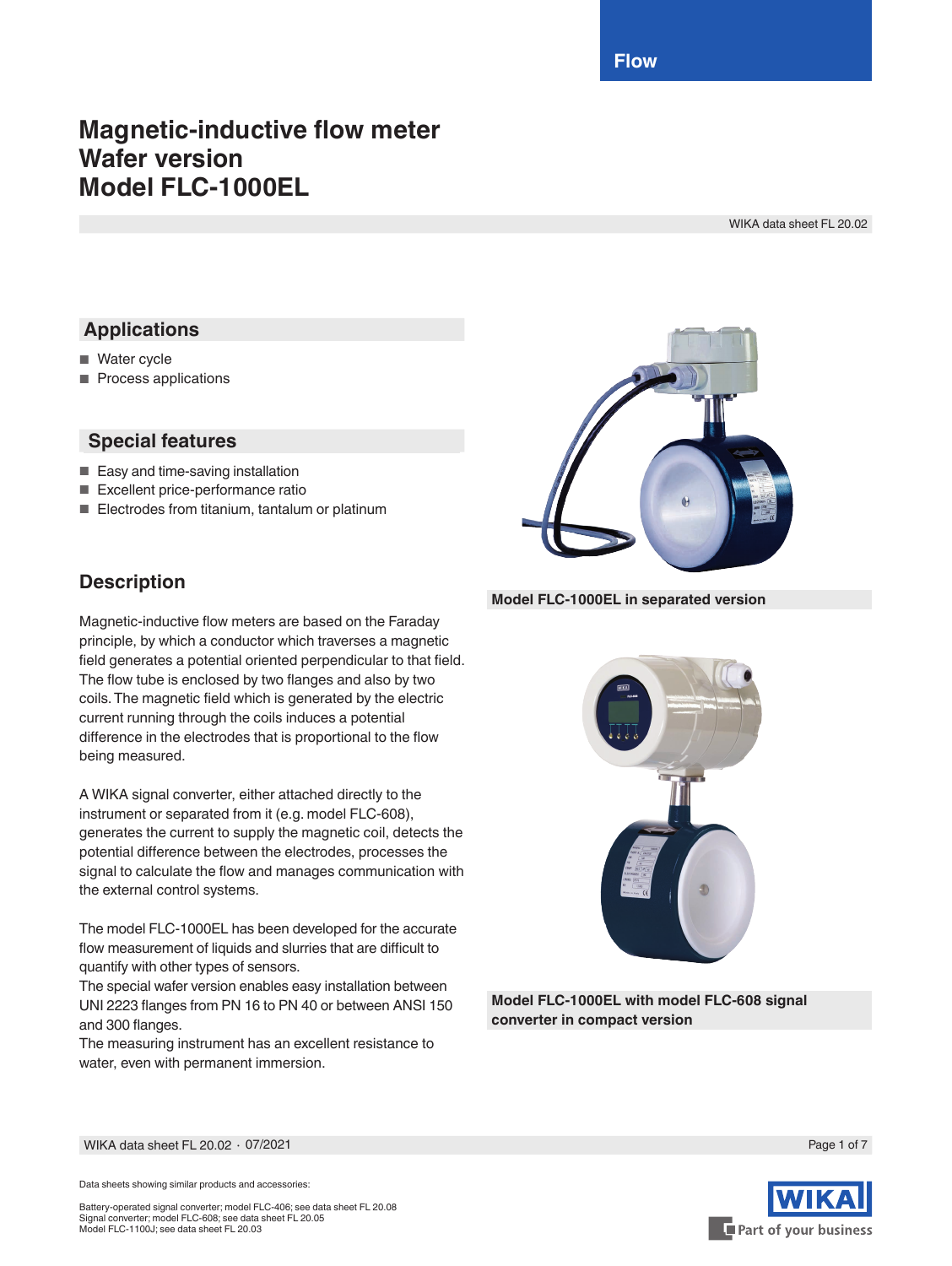## **Specifications**

| Diameter and weight |     |     |                |     |     |                |     |      |     |     |     |
|---------------------|-----|-----|----------------|-----|-----|----------------|-----|------|-----|-----|-----|
| mm                  | 25  | 40  | 50             | 65  | 80  | 100            | 125 | 150  | 200 | 250 | 300 |
| in                  |     | 1.5 | $\overline{2}$ | 2.5 |     | $\overline{4}$ | 5   |      |     | 10  | 12  |
| Weight in $kg1$     | 2.1 | 2.5 | 3.0            | 4.5 | 6.5 | 7.5            | 9.5 | 11.5 |     | 21  | 26  |

1) In separated version, without packaging

| <b>Specifications</b>                 |                                                                                                                                                                                |                                                                          |  |  |  |
|---------------------------------------|--------------------------------------------------------------------------------------------------------------------------------------------------------------------------------|--------------------------------------------------------------------------|--|--|--|
| <b>Compatible connecting flanges</b>  |                                                                                                                                                                                |                                                                          |  |  |  |
| <b>Per UNI 2223</b>                   | PN 16  PN 40                                                                                                                                                                   |                                                                          |  |  |  |
| Per ANSI                              | 150<br>■<br>$\blacksquare$ 300                                                                                                                                                 |                                                                          |  |  |  |
| <b>Maximum pressure</b>               |                                                                                                                                                                                |                                                                          |  |  |  |
| Diameter > DN 200                     | 16 bar                                                                                                                                                                         |                                                                          |  |  |  |
| Diameter $\leq$ DN 150                | 40 bar                                                                                                                                                                         |                                                                          |  |  |  |
| <b>Materials</b>                      |                                                                                                                                                                                |                                                                          |  |  |  |
| Sensor housing                        | Carbon steel, painted with acrylic                                                                                                                                             |                                                                          |  |  |  |
| Flow tube                             | Stainless steel AISI 304                                                                                                                                                       |                                                                          |  |  |  |
| Electrodes                            | Hastelloy C <sup>®</sup><br>Titanium<br>Tantalum<br>Platinum<br>■                                                                                                              |                                                                          |  |  |  |
| Flow tube lining $1$ )                | <b>PTFE</b> (for pipe diameters DN 25  DN 100), on request also for DN $>$ 100<br>Hard rubber (ebonite) (for diameter $\geq$ DN 100 and for applications in the food industry) |                                                                          |  |  |  |
| Flow tube lining and medium           | <b>Flow tube lining</b>                                                                                                                                                        | Medium temperature 3)                                                    |  |  |  |
| temperature $2)$                      | <b>PTFE</b>                                                                                                                                                                    | $-40+130$ °C [ $-40+266$ °F]<br>(-40  +180 °C [-40  +356 °F] on request) |  |  |  |
|                                       | Hard rubber (ebonite)                                                                                                                                                          | $-40 °C$ $+80 °C$ [ $-40$ $+176 °F$ ]                                    |  |  |  |
| Painting of sensor housing and flange | Acrylic paint (painting for class C4 environments on request)                                                                                                                  |                                                                          |  |  |  |
| <b>Available flange standards</b>     | EN 1092-1, ANSI 150, ANSI 300, ANSI 600, ANSI 900, DIN 2501, BS 4504, AS 2129 (table<br>D - E - F), AS 4087, ISO 7005-1, KS 10K                                                |                                                                          |  |  |  |
| Ingress protection per EN 60529       | IP68 (continuous immersion to 1.5 m)                                                                                                                                           |                                                                          |  |  |  |
| <b>Compatible signal converters</b>   | Model FLC-608A/B/R/P/I<br>Model FLC-406                                                                                                                                        |                                                                          |  |  |  |
| <b>Electrical connection</b>          | Cable gland M20 x 1.5, terminal block and sealing resin                                                                                                                        |                                                                          |  |  |  |

1) Approvals for use in drinking water applications: WRAS, FDA, DPR 777/82 and DM 174.

2) The maximum permissible temperature of the process liquid is limited by the lining material.

3) Compact version  $T_{\text{max}}$ : 80 °C [176 °F]

#### **Calibration and maximum measuring deviation**

The sensors of the model FLC-1000EL belong to reference group B1 (per ISO 11631). Each sensor is wet-calibrated on a hydraulic test bench which is fitted with a reference weighting system and is SIT certified. The measuring deviation of the calibration is 0.2 %  $\pm$ 2 mm/s. The repeatability is 0.1 %.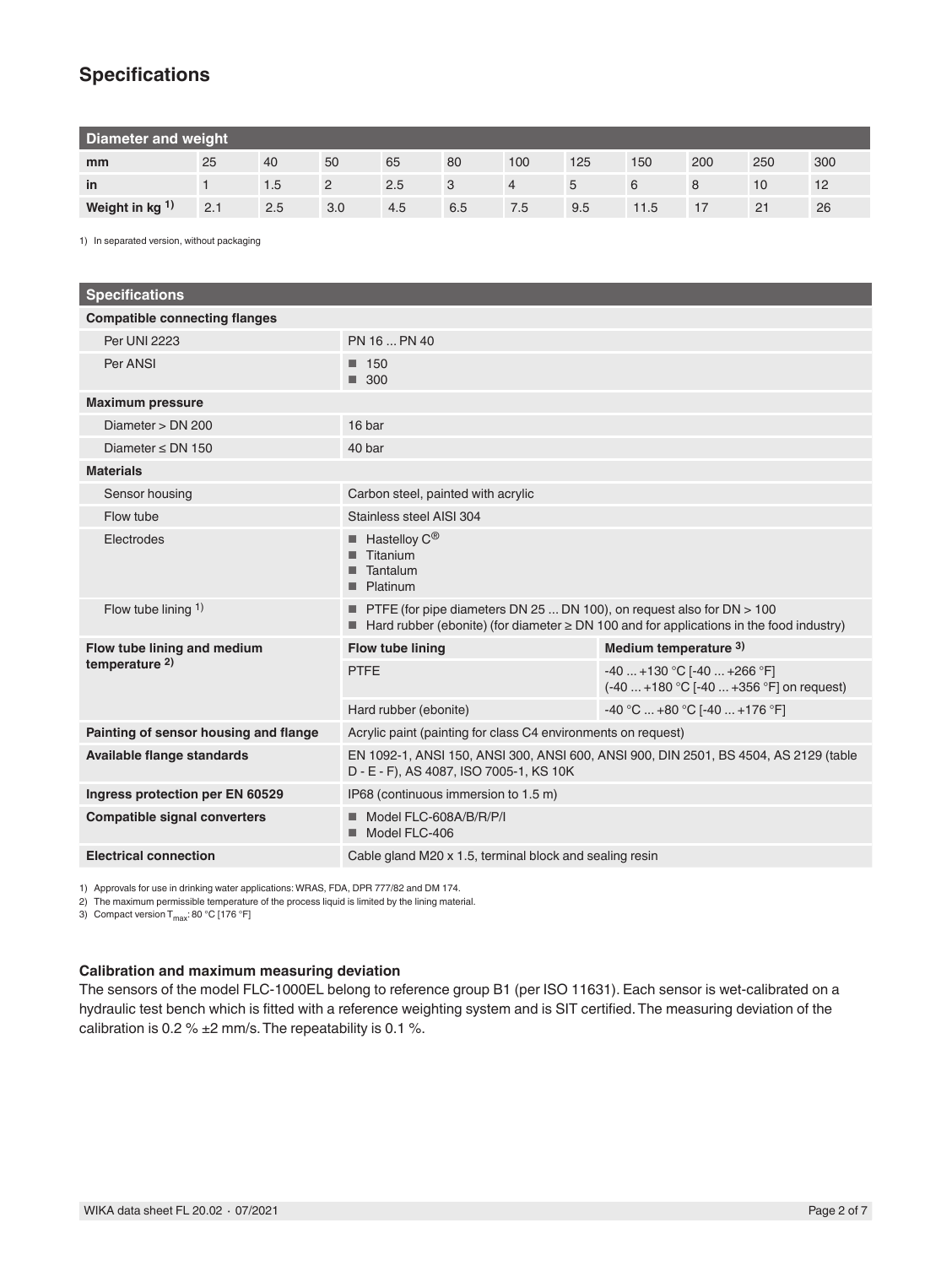#### **Integration of the flow meter**

The model FLC-1000EL sensors can be combined with all WIKA signal converters. In the separated version, the sensor is connected with the signal converter via a cable, whose length depends on the electric conductivity of the liquid. The maximum length of the cable is 100 m (30 m in combination with battery-operated electronics).

For pipe diameters ≥ DN 40 [1.5"] a grounding electrode and an empty-pipe electrode (empty-pipe alarm) are supplied to detect partially filled flow tubes.

### **Dimensions in mm**

#### **Model FLC-1000EL in separated version**



| <b>DN</b> | L <sub>4</sub> | <b>Tue</b> | D <sub>5</sub> | Н   | J   |
|-----------|----------------|------------|----------------|-----|-----|
| 25        | 86             | 24         | 74             | 163 | 108 |
| 32        | 87             | 32         | 83             | 168 | 112 |
| 40        | 87             | 35         | 88             | 170 | 115 |
| 50        | 87             | 47         | 102            | 177 | 122 |
| 65        | 96             | 63         | 114            | 183 | 128 |
| 80        | 90             | 75         | 127            | 190 | 134 |
| 100       | 109            | 99         | 161            | 207 | 151 |
| 125       | 110            | 124        | 186            | 219 | 164 |
| 150       | 130            | 152        | 216            | 234 | 179 |
| 200       | 169            | 201        | 267            | 260 | 204 |
| 250       | 169            | 255        | 319            | 286 | 230 |
| 300       | 195            | 308        | 371            | 312 | 256 |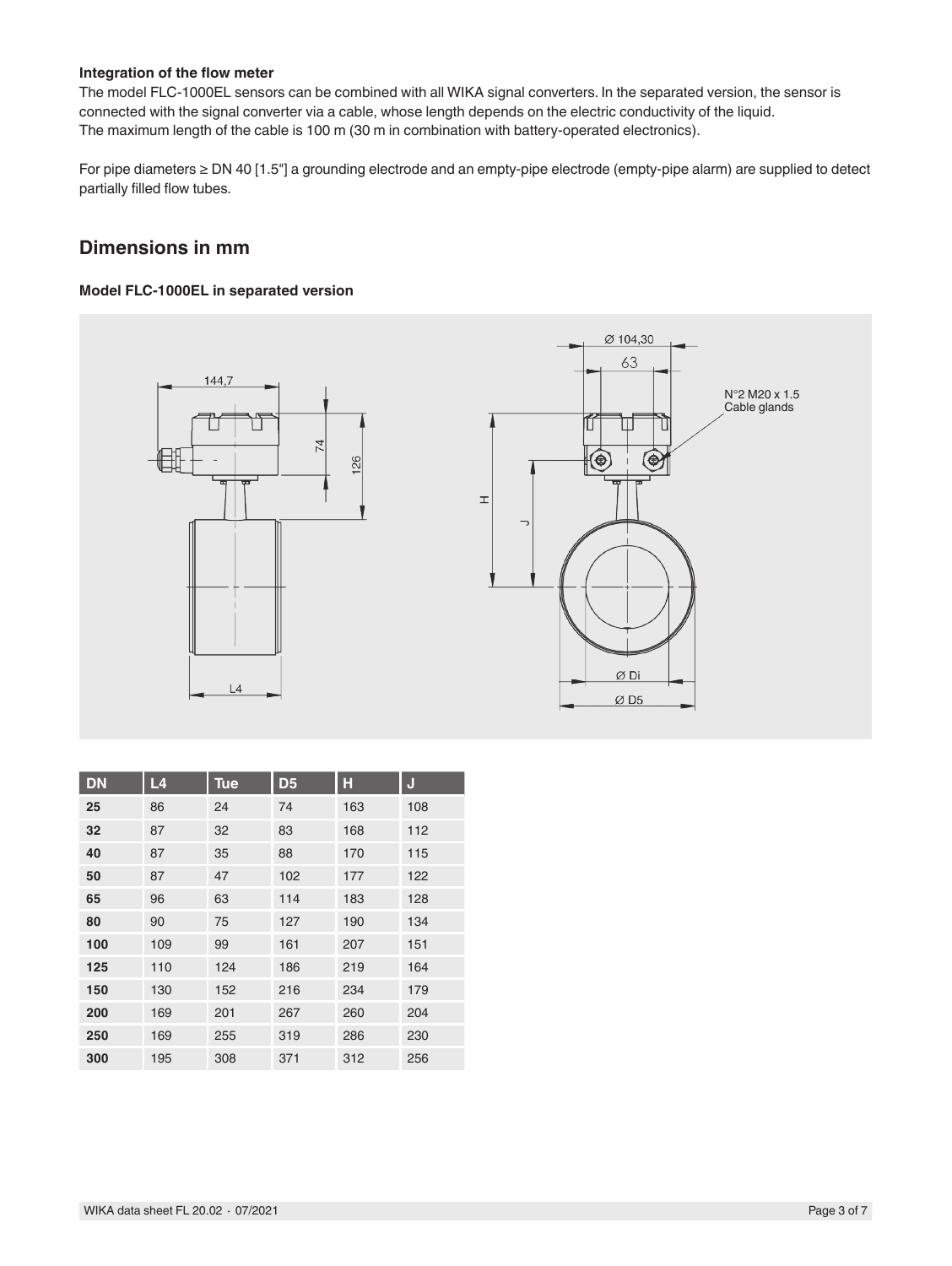#### **Model FLC-1000EL in combination with model FLC-608A/B/R - compact version**



| <b>DN</b> | H   |
|-----------|-----|
| 25        | 222 |
| 32        | 227 |
| 40        | 229 |
| 50        | 236 |
| 65        | 242 |
| 80        | 249 |
| 100       | 266 |
| 125       | 278 |
| 150       | 293 |
| 200       | 319 |
| 250       | 345 |
| 300       | 371 |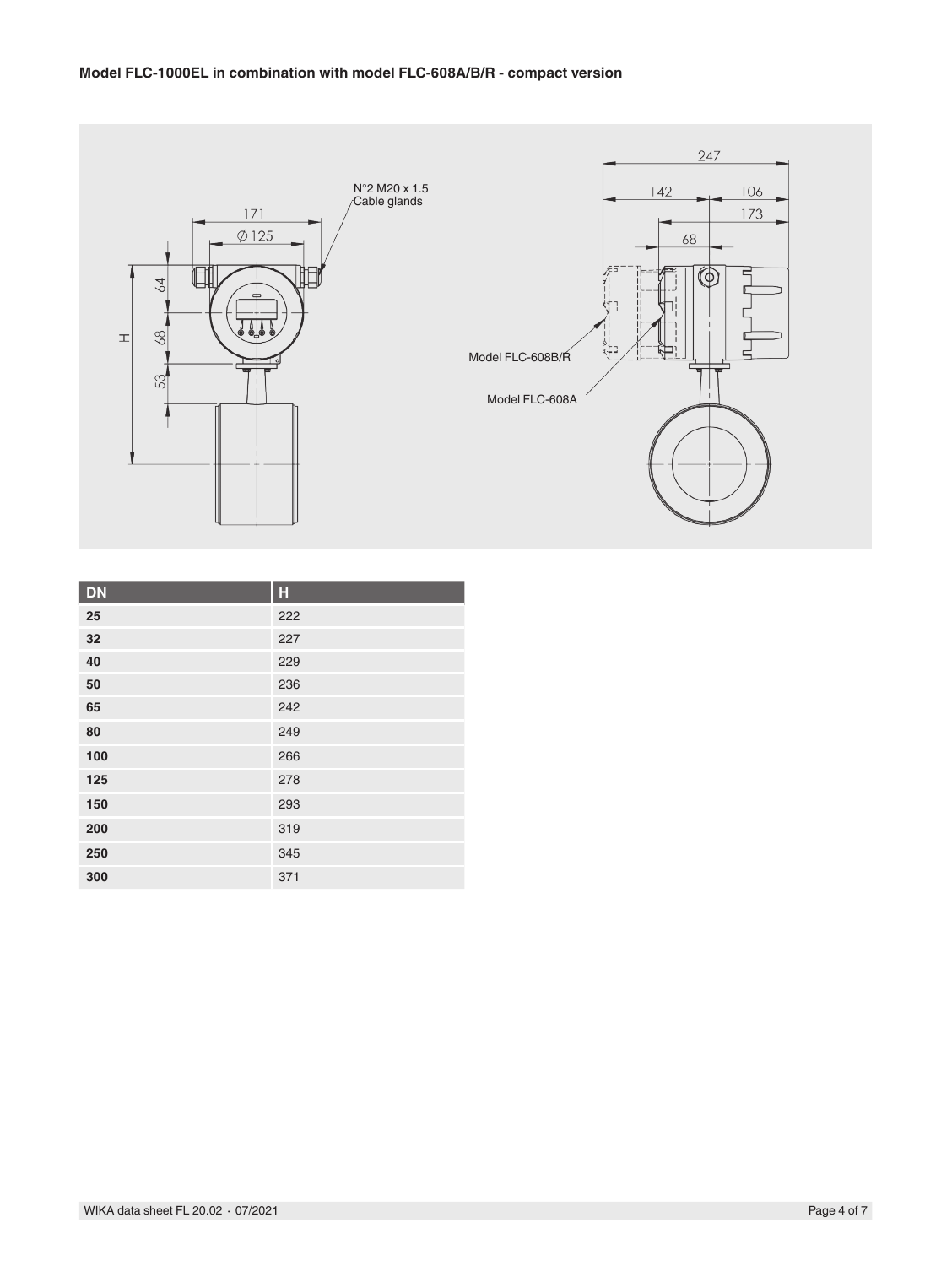#### **Separated version: Model FLC-1000EL in combination with signal converter, model FLC-406, back mount**



| <b>DN</b> | н   |
|-----------|-----|
| 25        | 234 |
| 32        | 239 |
| 40        | 241 |
| 50        | 248 |
| 65        | 254 |
| 80        | 261 |
| 100       | 278 |
| 125       | 290 |
| 150       | 305 |
| 200       | 331 |
| 250       | 357 |
| 300       | 383 |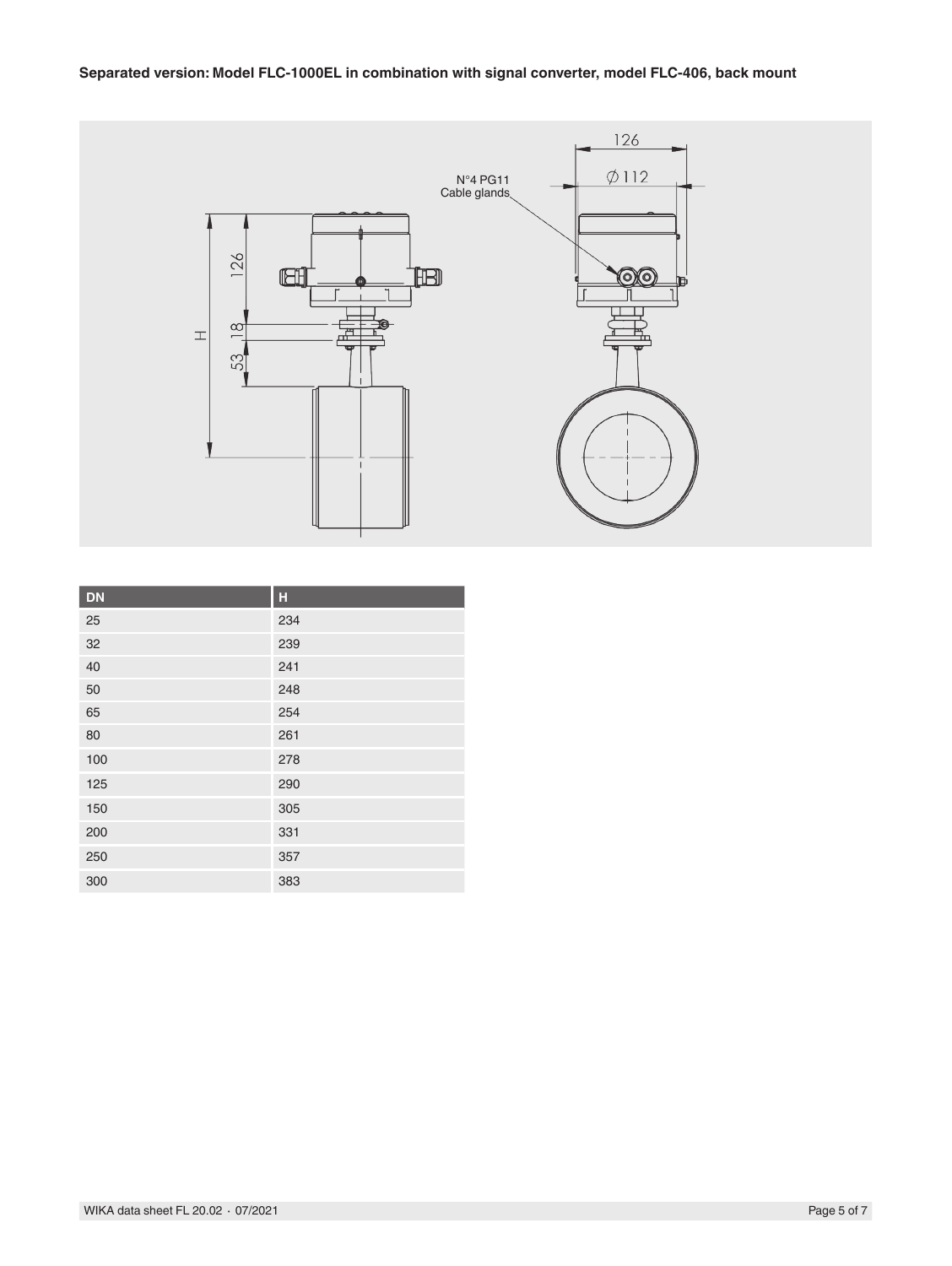#### **Compact version: Model FLC-1000EL in combination with signal converter, model FLC-406, radial mount**



| <b>DN</b> | Н   |
|-----------|-----|
| 25        | 233 |
| 32        | 238 |
| 40        | 240 |
| 50        | 247 |
| 65        | 253 |
| 80        | 260 |
| 100       | 277 |
| 125       | 289 |
| 150       | 304 |
| 200       | 330 |
| 250       | 356 |
| 300       | 382 |